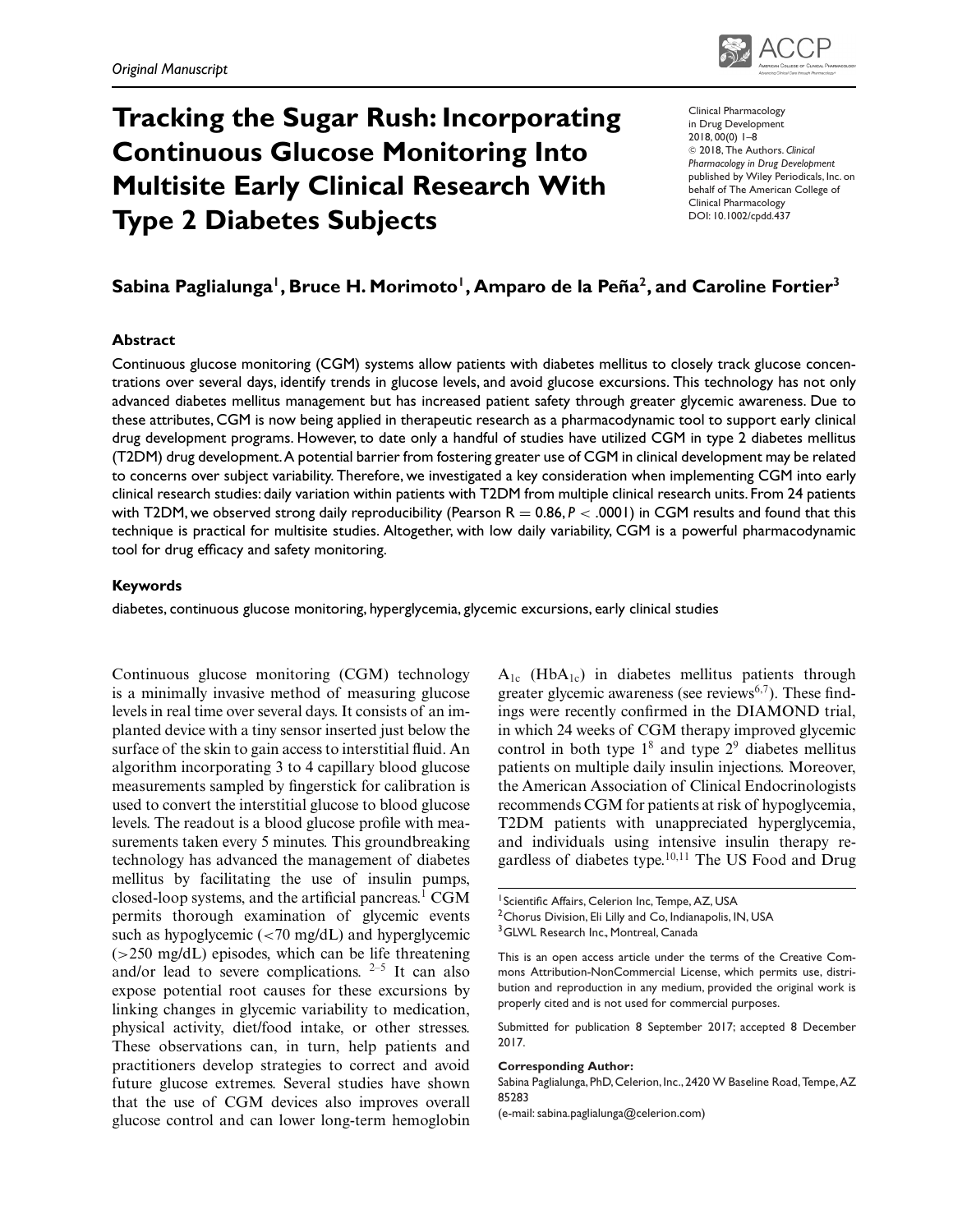Administration recently granted the use of a CGM device to replace fingerstick self -monitoring blood glucose (SMBG) measurements for treatment decisions (ie, daily insulin dose). $12$ 

Although CGM can improve the lives of both type 1 and type 2 diabetes mellitus patients, another area benefiting from CGM technology is therapeutic drug development. Incorporating CGM in early clinical studies can assist both in understanding if and how a new investigational product impacts glycemic control and in discerning the pharmacokineticpharmacodynamic relationship. This view was recently expressed in a joint statement by the European Association for the Study of Diabetes and the American Diabetes Association, which highlighted the supportive role CGM can play in clinical development for new insulin products and glucose-lowering agents for a diabetes mellitus indication.<sup>13</sup> One of the first reported applications of CGM in a therapeutic intervention was to monitor changes in glucose concentrations as a safety biomarker. CGM was used as a primary efficacy endpoint for measurement of nocturnal hypoglycemia in type 1 diabetes mellitus subjects using an insulin pump.14 Despite it being recognized by regulatory authorities as a clinical study endpoint, $15$  there are only a handful of registered-controlled drug trials that use CGM in the context of type 2 diabetes mellitus (T2DM). These trials include a head-to-head sitagliptin vs vildagliptin study<sup>16</sup>; during an insulin plus sitagliptin add-on therapy study,<sup>17</sup> and a proof-of-concept study for a new compound.<sup>18</sup> One obstacle to further use of this technology as a pharmacodynamic endpoint in drug development programs may be related to the lack of data on the daily variation in glucose concentrations observed in T2DM patients. CGM has been examined in numerous studies with type 1 diabetes mellitus patients, especially in association with new insulins, insulin pumps, and closed-loop systems.<sup>1</sup> However, this technology has not been widely described in the literature for clinical use in patients with  $T2DM<sup>18</sup>$  particularly for T2DM patients not on insulin treatment. Therefore, we examined intrapatient and between-day variance of CGM during 48-hour measurements in patients with T2DM treated with metformin or changes in lifestyle only, a key consideration when implementing a pharmacodynamic assessment such as CGM into early clinical research studies.

# **Methods**

#### *Study Design*

Adult male and female patients with T2DM, 18–70 years old, with body mass index (BMI) values between 28 and 42 kg/m<sup>2</sup> were included in a retrospective clinical study utilizing CGM. Patients were recruited from 4 clinical research units (CRUs) in a competitive enrollment study design. Patients on stable doses of metformin or on nonpharmacological diabetes mellitus management for at least 3 months were included in the study, and subjects on insulin or hypoglycemic agents other than metformin were excluded. Subjects were also excluded if they had a history of significant cardiovascular disease or other disorders. The study protocol was approved by the Chesapeake IRB (Columbia, Maryland) ethics research board, and written informed consent was obtained from each subject. The results were obtained from a subanalysis of a larger double-blind, placebocontrolled clinical study (NCT02377362). The current analysis includes a subset of 24 subjects at baseline (predose) with uninterrupted recordings over 2 days.

# *Continuous Glucose Monitoring*

The Medtronic iPro2 continuous glucose monitoring system (Dublin, Ireland) consists of the iPro2 recorder and an implanted glucose sensor. The glucose sensor was applied to the subject's abdomen according to manufacturer's instructions. Briefly, the sensor was inserted just underneath the skin using the Sen-Serter, and the iPro2 recorder unit was attached to the sensor and adhered to the body with occlusive adhesive dressing. One hour after CGM implant placement, blood glucose was measured with a SMBG meter (MediSense Precision Xtra, Abbott, Chicago, Illinois) to provide a calibration value. The patients were released from the clinic and instructed to perform another SMBG measurement at least 3 hours after implantation and another before bedtime (on day -1). Over the next 2 subsequent days (days 1 and 2), patients were instructed to obtain 4 daily SMBG measurements (before each meal and before bedtime) for retrospective CGM data correction and calibration. All patients were advised to maintain their regular dietary and exercise habits during the study but to refrain from strenuous physical activity. The CGM device was worn for approximately 72 hours, at which point the patients returned to the clinic (day 3), and the iPro2 recorder and sensor were removed. The sensor captures glucose readings every 5 minutes, for a total of 288 data points collected per day. The data from the CGM and SMBG blood glucose meter were uploaded into the CareLink iPro software platform (Medtronic) and exported into Excel (Microsoft, Redmond, Washington). According to the manufacturer's instructions, a minimum of 2 calibration points is required after implantation. The start of CGM recordings per patient ranged from 08:40 to 21:50 hours on the day of device insertion (day -1). Consequently, for analysis purposes midnight (00:00 hours) was set as the start of day 1, and daily glucose was defined as midnight to midnight, as reported by others.<sup>10</sup> The device has a mean absolute relative difference of 15.6% compared to venous blood glucose reference standard of measurement.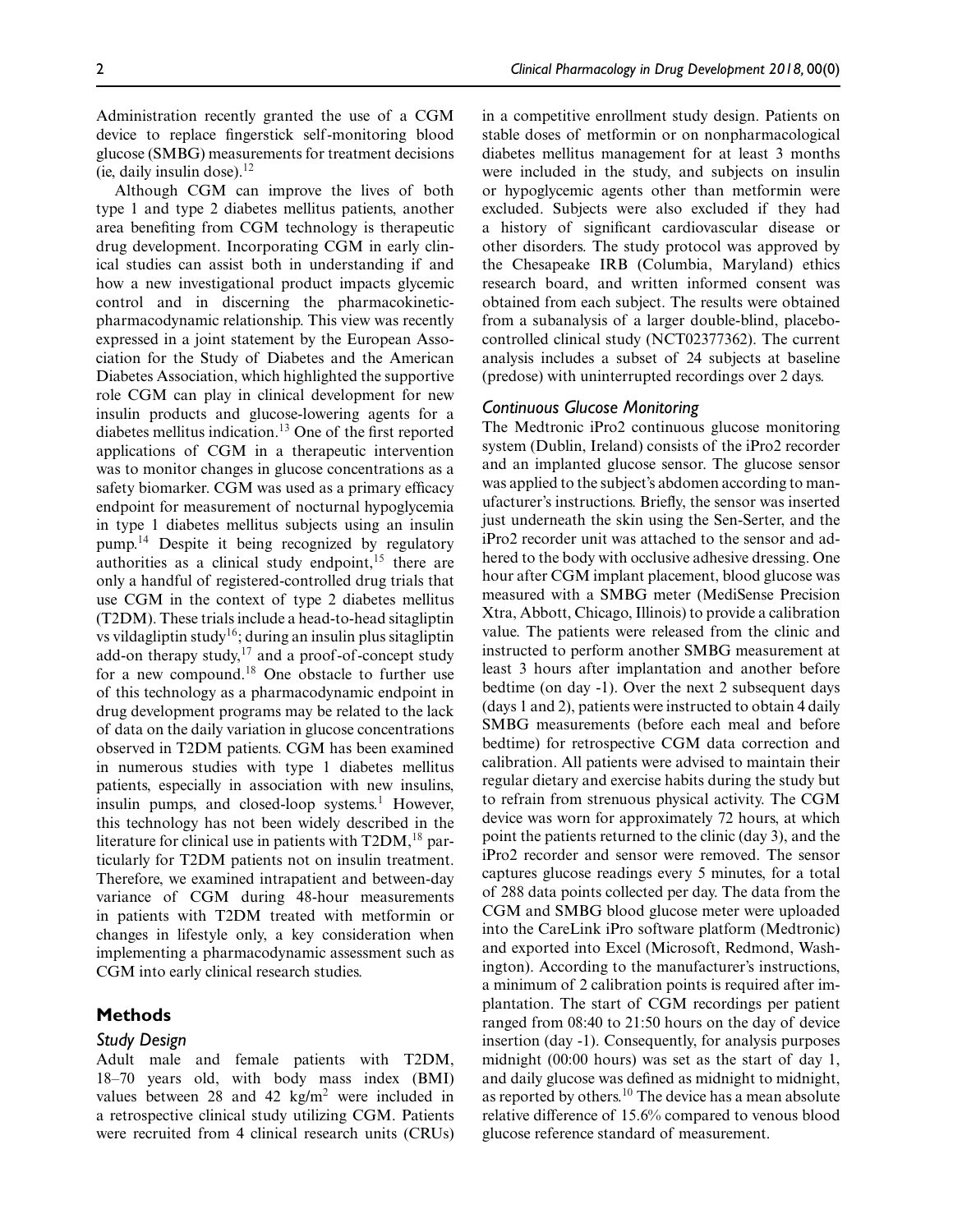|  | Table 1. Demographic and Fasting Glycemic Values |  |  |  |
|--|--------------------------------------------------|--|--|--|
|--|--------------------------------------------------|--|--|--|

| Parameter               | All                          | CRU I                        | CRU <sub>2</sub> | CRU <sub>3</sub> | CRU <sub>4</sub> |
|-------------------------|------------------------------|------------------------------|------------------|------------------|------------------|
| n                       | 24                           |                              | 8                | $\mathbf{2}$     | 3                |
| Sex (%male)             | 71%                          | 73%                          | 63%              | 50%              | 100%             |
| Age (years)             | $51 \pm 12$                  | $44 \pm 10$                  | $59 + 7$         | $37 + 7$         | 61 $\pm$ 9       |
| Ethnicity (%Hispanic)   | 71%                          | 64%                          | 63%              | 100%             | $100\%$          |
| BMI ( $\text{kg/m}^2$ ) | $31.6 \pm 3.3$               | 30.6 $\pm$ 1.3               | 33.0 $\pm$ 3.4   | $36.3 \pm 6.6$   | $28.3 \pm 0.3$   |
| $HbA_{1c}$ (%)          | $8.3 \pm 0.8$                | $8.4 \pm 1.0$                | $8.3 \pm 0.7$    | $8.0 \pm 0.5$    | $7.9 \pm 0.6$    |
| Glucose (mg/dL)         | $173.4 \pm 41.3$             | $178.7 \pm 40.1$             | $181.6 \pm 48.2$ | $128.0 \pm 28.3$ | $162.3 \pm 18.6$ |
| Insulin $(\mu U/mL)$    | $18.9 \pm 8.7^{\circ}$       | $20.5 \pm 7.5^{\circ}$       | $16.4 \pm 6.7$   | $33.8 \pm 3.2$   | $11.9 \pm 8.0$   |
| $HOMA-IRa$              | 8.17 $\pm$ 4.20 <sup>b</sup> | 9.35 $\pm$ 4.60 <sup>b</sup> | 7.66 $\pm$ 4.03  | $10.79 \pm 3.39$ | $5.02 \pm 2.15$  |
|                         |                              |                              |                  |                  |                  |

Data shown as means  $\pm$  SD, unless otherwise indicated.<br><sup>a</sup>Homeostatic model assessment for insulin resistance.

b<sub>Insulin</sub> determined from 20 subjects (7 subjects from CRU 1).

#### *Statistical Analysis*

Results are presented as 24-hour average  $\pm$  SD and area under the curve (AUC). Mean weighted glucose was calculated as the AUC divided by 24. Insulin sensitivity was estimated with the homeostatic model assessment for insulin resistance (HOMA-IR), calculated as [glucose (mg/dL)  $\times$  insulin ( $\mu$ U/mL)]/405.<sup>19</sup> HOMA-IR is a validated method to evaluate insulin sensitivity with fasting glucose and insulin values; insulin resistance is typically defined as HOMA-IR  $>2.0$ .<sup>20,21</sup> Pearson coefficient (R) and Bland-Altman tests were used to determine between-day reproducibility.<sup>22,23</sup> Daily differences were examined by paired Student t-test. Statistical significance was set at *P* < .05. Graphs and statistical analyses were performed using GraphPad Prism 7 (GraphPad Software, La Jolla, California) and Excel (Microsoft, Redmond, Washington).

#### **Results**

Twenty-four patients with T2DM were included in this study analysis, 11 from Celerion, Inc (Phoenix, Arizona), and the remaining 13 from partnering clinical research units, namely Clinical Pharmacology of Miami (Miami, Florida), Clinical Trials of Texas (San Antonio, Texas), and Profil (San Diego, California). Anthropometric and demographic results are shown in Table 1. Overall, the subjects were predominantly middle aged, overweight and obese Hispanic males. The 2 patients from CRU 3 were younger (32, 42 years) and had average fasting insulin levels that were 1.6 to 2.8-fold higher than values from patients from the other sites. In addition, these 2 patients also displayed a higher average BMI value  $(31.6, 41.0 \text{ kg/m}^2)$  (Table 1). All remaining demographic parameters were similar among the clinical sites.

Examples of typical CGM profiles and the cohort average glucose concentrations are shown in Figure 1. The CGM recordings over 2 consecutive 24-hour periods were nearly superimposable, signifying good

low daily variability. Indeed, the average glucose concentrations from day 1 and day 2 strongly correlated as determined by Pearson coefficient (Figure 2A) and Bland-Altman tests (Figure 2B). To further evaluate the daily variation, a number of common CGM metrics were calculated including glucose AUC and mean weighted glucose. These values were also extremely similar between the 2 study days as demonstrated by significant Pearson coefficient association (Table 2). In addition, the time a patient spent within a given glycemic range was also evaluated. Overall, individual glucose concentrations were within the 70–250 mg/dL glycemic range for approximately 75% of time (Table 2). Hyperglycemia, defined here as >250 mg/dL, occurred for approximately 20% of the time and was observed in the majority of patients: 20 patients on day 1 and 21 patients on day 2. The average maximal  $(\pm SD)$  glucose concentrations captured were  $299.5 \pm 57.6$  mg/dL and  $308.0 \pm 57.4$  mg/dL ( $P =$ NS) for day 1 and day 2, respectively. Low daily variability was observed for all ranges except for the percentage of time spent in hypoglycemia; however, this percentage of time was minimal  $\left($  <1%, Table 2). Although the number of subjects from CRU 3 and CRU 4 were small, there did not appear to be a site or day effect for the average daily glucose levels (Figure 3).

For retrospective calibration of the CGM device, SMBG values must be captured several times a day. Patients were instructed to measure capillary blood glucose in the morning, afternoon, evening, and before bedtime (Figure 4). On day 1, average morning SMBG was  $179.3 \pm 33.9$  mg/dL and increased by 8% in the afternoon and then by 25.2% before bedtime. A similar trend was observed on day 2 with an average morning SMBG value of  $182.1 \pm 40.6$  mg/dL, which increased by 9.6%, 13.8%, and 21.5% in the afternoon, evening, and nighttime, respectively. Overall, fingerstick SMBG values were similar between days except for the evening measurement (176.1  $\pm$  69.6 mg/dL and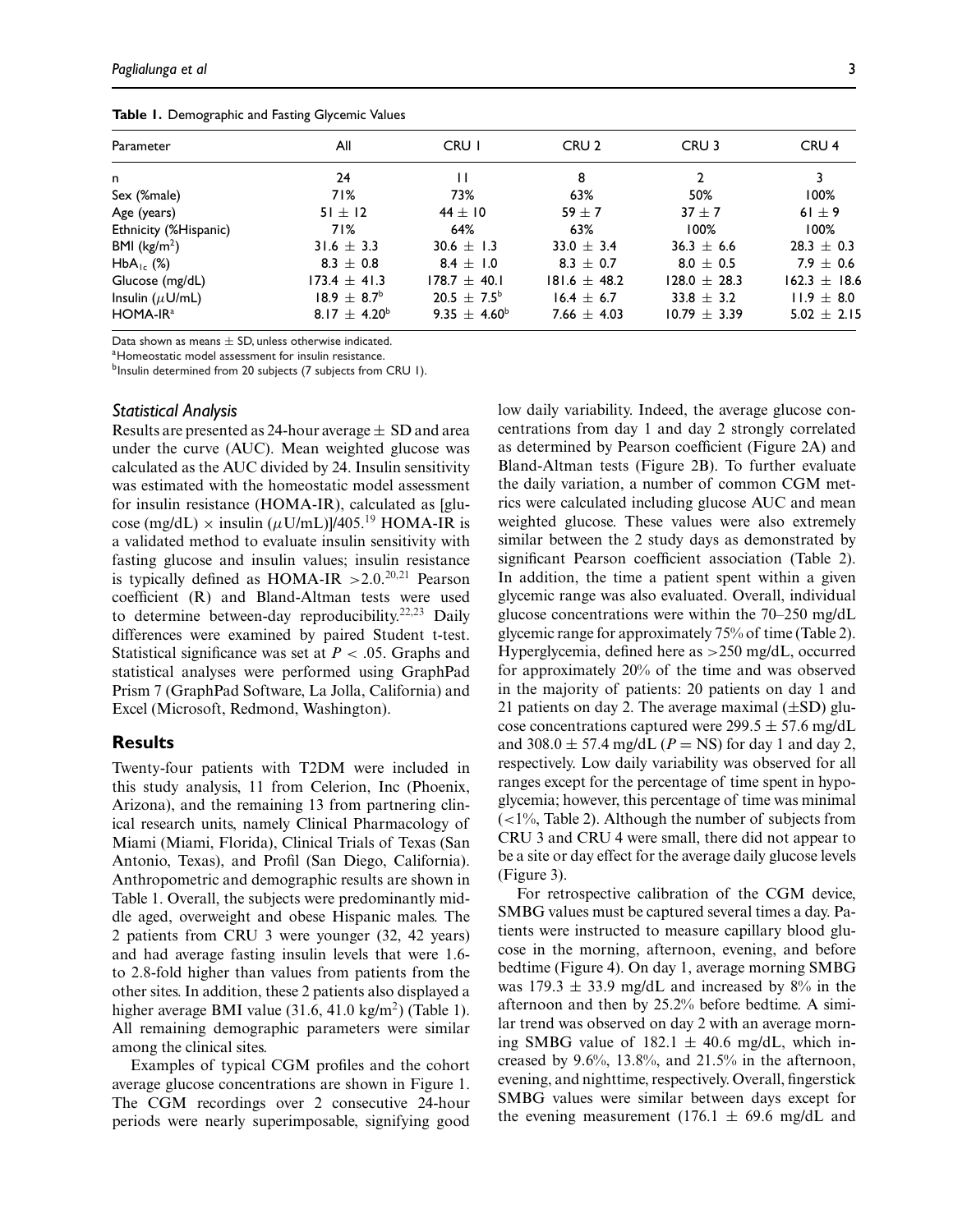

**Figure 1.** A-C, Glucose profiles of representative individual patients by day. D, Cohort average glucose concentration by day. Data are shown as average (solid lines)  $\pm$  SD (dashed lines); with day 1 shown in black and day 2 in red.



**Figure 2.** Variation assessment of 24-hour average glucose. A, Correlation between day 1 and day 2 average glucose concentration. The Pearson regression coefficient (R) and *P* value are presented. B, Bland-Altman analysis of daily average glucose. Dashed lines represent  $2 \times$  the upper and lower SD.

 $207.3 \pm 54.6$  mg/dL,  $P = .05$  for day 1 and day 2, respectively).

# **Discussion**

The primary endpoint for many diabetes mellitus clinical studies is a reduction in  $HbA_{1c}$ . Hb $A_{1c}$  is a marker for long-term glucose control, as it is an indicator of the average blood glucose concentration over the previous 2–3 months. Although  $HbA_{1c}$  is considered the reference standard for examining long-standing glycemic control, it is not a suitable outcome measure for shorter trials, such as those in early clinical research (phase 1 and 2a studies). To this end, CGM can be a powerful endpoint for short-term, proof -of -principle or proof -of -mechanism studies. However, only a handful of studies have incorporated CGM into a T2DM trial. Therefore, we evaluated the daily subject variation in CGM measures from patients with T2DM across multiple centers in order to assess the robustness of this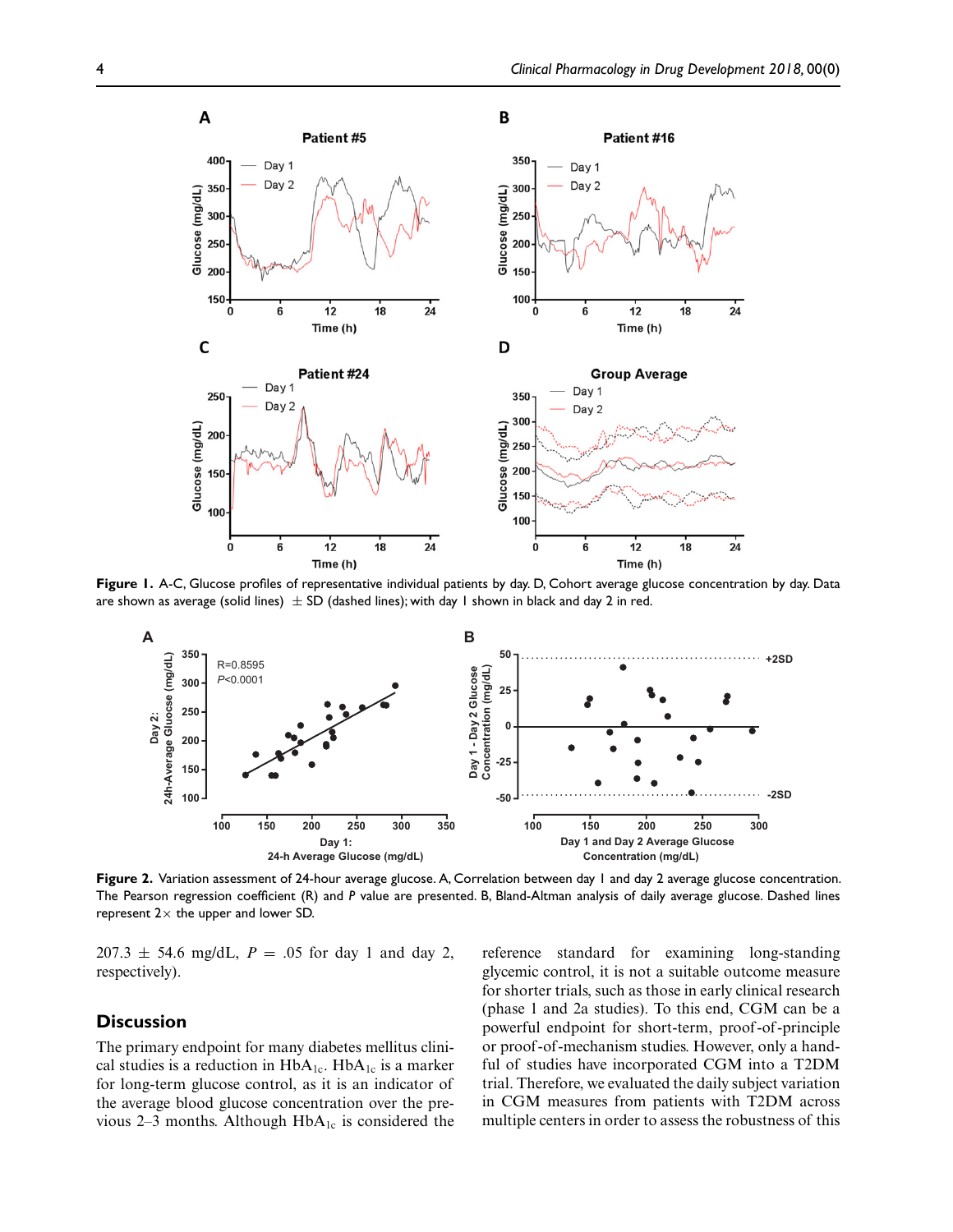| Parameter                                     | Day 1               | Day 2               | Pearson R | P Value |
|-----------------------------------------------|---------------------|---------------------|-----------|---------|
| Average 24-h glucose<br>concentration (mg/dL) | $204.8 \pm 45.0$    | $208.9 \pm 44.5$    | 0.8595    | < .001  |
| %CV                                           | 21.98%              | 21.29%              |           |         |
| Area under the curve (mg·h/dL)                | 4897.3 $\pm$ 1076.1 | 4995.0 $\pm$ 1061.7 | 0.8624    | < 0.001 |
| Mean-weighted glucose (mg/dL)                 | $204.1 \pm 44.8$    | 208.1 $\pm$ 44.2    | 0.8624    | < 0.001 |
| Patient percentage time in                    |                     |                     |           |         |
| ranges $(\%)$ :                               |                     |                     |           |         |
| $<$ 70 mg/dL                                  | $0.7 \pm 2.2$       | $0.4 \pm 1.7$       | 0.3223    | .1336   |
| 70-180 mg/dL                                  | $36.3 \pm 33.8$     | $36.0 \pm 30.3$     | 0.7366    | < .001  |
| 181-250 mg/dL                                 | 41.7 $\pm$ 24.7     | $39.0 \pm 17.8$     | 0.5509    | .006    |
| $>$ 250 mg/dL                                 | $21.0 \pm 21.4$     | $24.6 \pm 24.4$     | 0.8931    | < 0.001 |

**Table 2.** Continuous Glucose Monitoring Outcome Metrics

Data shown as means  $\pm$  SD, unless otherwise indicated. %CV was calculated for average 24-hour daily glucose.



**Figure 3.** Comparison of between-site CGM glucose concentrations: 24-hour average glucose on day 1 and day 2 presented by clinical research site. Data are presented as a box plot: the center line represents the median, the bottom and top lines are the 25th and 75th percentiles, and the ends of the whiskers are the 5th and 95th percentiles, respectively. CGM indicates continuous glucose monitoring.

technology for use in clinical studies. The present study demonstrated robust between-day reproducibility of CGM from 24 patients using different statistical assessments. These findings are in line with previously published results showing good accuracy and strong sensitivity and specificity for  $CGM.^{6,18}$ 

To our knowledge this is the first study to examine daily variation in a T2DM cohort and report reference values for a primarily Hispanic population. These values can be applied to power calculations for future clinical studies. Others have demonstrated that 24-hour mean blood glucose and measures of glycemic excursions were similar in a healthy Chinese cohort during a test-retest study with a 3-day CGM evaluation.<sup>24,25</sup> There are a number of limitations that must be addressed. Since this was a retrospective study with competitive enrollment, it was not possible to control for the number of patients included by each clinical



**Figure 4.** Self-monitoring blood glucose (SMBG) values. Capillary fingerstick glucose values for CGM calibration taken over the course of day 1 and day 2. Data presented as a box plot: the center line represents the median, the bottom and top lines are the 25th and 75th percentiles, and the ends of the whiskers are the 5th and 95th percentiles, respectively. CGM indicates continuous glucose monitoring.

site, which precludes a detailed intersite analysis. Even so, mean  $HbA_{1c}$ , fasting glucose, and average daily glucose concentrations were similar among the research centers. Another study limitation is related to meals and physical activity. As patients were not confined to the clinic during the CGM assessment, meals and physical activity levels may not have been identical between days. Nonetheless, this allowed to assess daily glucose variation under normal living conditions. Although the glucose profiles were extremely similar, they were not anticipated to be completely superimposable. Previous studies have highlighted the effect of a meal on CGM glucose responses; Chlup et al demonstrated the duration and magnitude of glycemic response to various foods (eg, honey, dark chocolate, white bread) with a fixed amount of carbohydrates (50 g) can be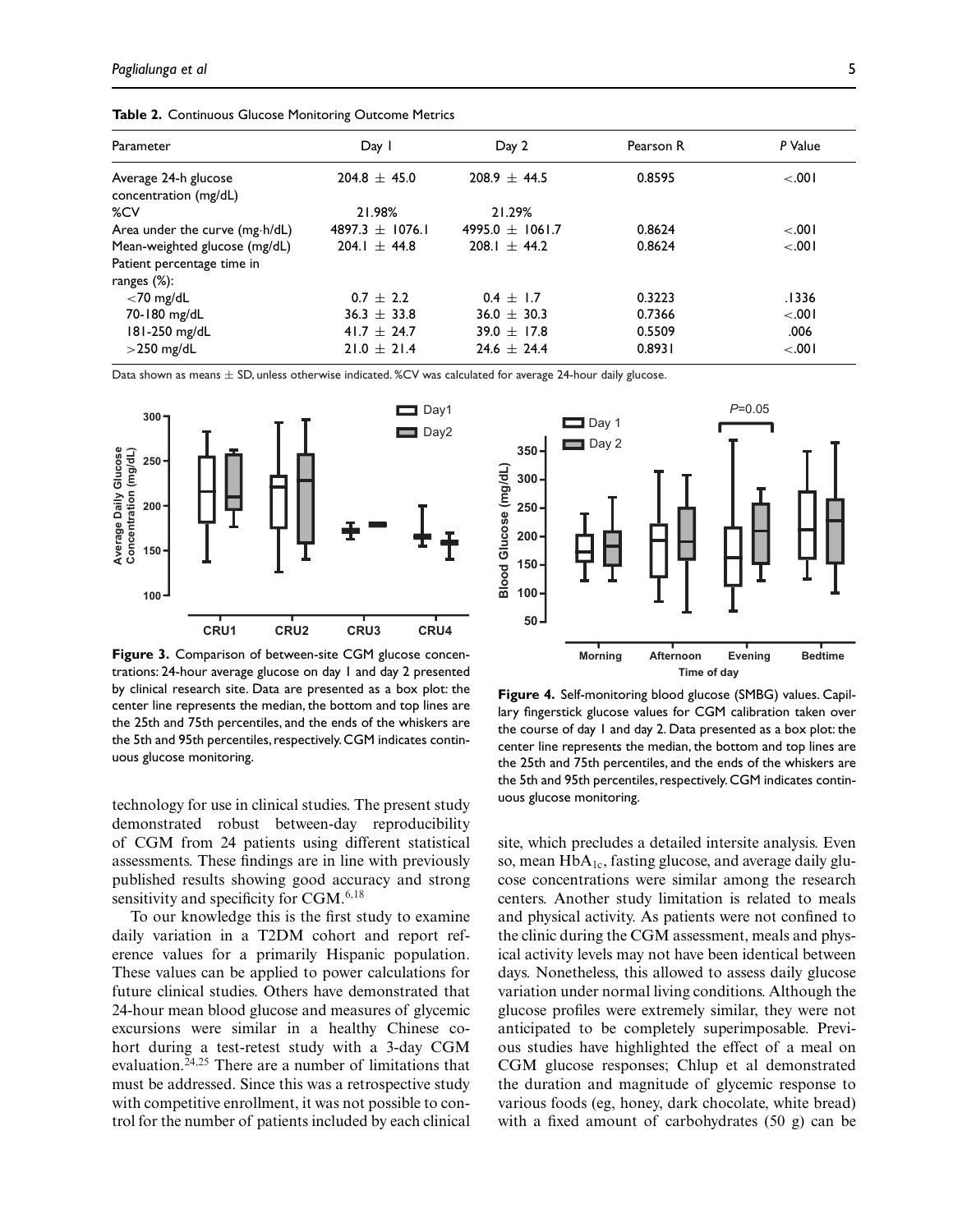dramatically different.<sup>26</sup> In addition, in a controlled setting, Zhou et al observed 10% and 14% rises in blood glucose 1 hour after meal consumption at lunch and dinner (50% of macronutrients from carbohydrates), respectively, but no breakfast effect.<sup>24</sup> Given the influence of meals on a glucose profile, and the assumption that meals were not similar between study days, the daily variation when taken as 24-hour average remains highly reproducible.

Regardless of diabetes mellitus type, the American Diabetes Association Standards of Care guidelines indicate that GCM is a useful tool to promote greater hypoglycemia awareness and disease management.<sup>27</sup> Another key advantage of the CGM system is the ability to capture previously undiagnosed hyperglycemia, a finding often missed by SMBG sampling. In the present study nearly all subjects reported some time in the hyperglycemic range by CGM, yet only 10 and 14 patients demonstrated glucose levels >250 mg/dL by SMBG on days 1 and 2, respectively. This finding is similar to the results obtained by Kohnert et al who observed that well-controlled T2DM patients (HbA<sub>1c</sub> <7.0%) spent an average of 5.7 h/d in the hyperglycemic range and experienced 4.1 episodes of hyperglycemia per day.<sup>28</sup> Therefore, glucose fluctuations captured by CGM are more powerful in detecting hyperglycemia than SMBG or  $HbA_{1c}$  alone. As a clinical study endpoint, changes in CGM metrics related to hyperglycemia have the potential to demonstrate clinical benefit.

With a wealth of acquired data points, there are a number of ways to analyze and present CGM results. Historically, typical assessments include 24-hour average, mean weighted average, AUC, and percentage time in ranges as well as assessment of glycemic excursions through SD, mean amplitude of glucose excursion, or continuous overlapping net glycemic action.<sup>29</sup> In addition, for interventional studies, time to maximum glucose concentration and change in daily average glucose are also common endpoints. With numerous CGM outcome measures, interpretation of the results can be challenging for patients, physicians, and researchers. Therefore, in an effort to form a consensus on reporting CGM results, the American Association of Clinical Endocrinologists, and American College of Endocrinology recommend standardization of outcome metrics. The goal is to develop reports that are as universally comprehensible by clinicians as an electrocardiogram.<sup>7</sup> These measures include percentage time in ranges, glycemic variability reported as SD (or %CV), average daily glucose, and estimated  $HbA_{1c}$ . The present study demonstrated robust reproducibility between days for several of these metrics in a T2DM cohort.

In the present multisite study data showed minimal glucose variation among all study participants, confirming suitability for early clinical research. Furthermore, CGM can support pharmacovigilance; the number of hypoglycemia events and time spent in hypoglycemic range were evaluated in a phase 2 study comparing an investigational pegylated basal insulin (insulin peglispro [LY2605541]) to insulin glargine in T2DM subjects.<sup>30</sup> Moreover, when baseline medication is withheld from T2DM subjects during phase 2 monotherapy studies, risk of hyperglycemia can be closely monitored by CGM. CGM may also be a valuable safety consideration for other indications, such as polycystic ovary syndrome, cystic fibrosis, thalassemia major, acute coronary syndrome, and renal impairment, $31$  where risk of glucose variability is high and/or diabetes mellitus is a comorbidity. Therefore, from a drug development program perspective, CGM is to glucose measurements as Holter monitors are to electrocardiograms.<sup>18</sup>

# **Conclusion**

Frequent readings every 5 minutes provide a CGM glucose profile over the course of the day, and despite changes in response to daily activities such as eating, sleeping, and physical activity, the results demonstrated low daily variability. This is an important consideration when implementing new technology into therapeutic intervention programs, as the ability to demonstrate minimal daily variation with placebo or baseline treatments will allow for a better evaluation of pharmacodynamic effects. Altogether, the results from the present study indicated that there is strong between-day reproducibility in CGM in a T2DM cohort and demonstrated that this method is practical for multisite studies. As a Food and Drug Administration– and European Medicines Authority– recognized clinical endpoint, CGM is a powerful pharmacodynamic tool for drug efficacy and safety monitoring that can contribute to improving and accelerating drug development programs.

# **Declarations**

S.P. and B.H.M. are employees of Celerion. A.d.l.P. is an employee and minor shareholder of Eli Lilly and company, Chorus division. C.F. is the CEO of GLWL Research Inc.

The authors would like to acknowledge the collaboration of our partnered clinical research units, Clinical Trials of Texas (San Antonio, TX), Profil (San Diego, CA), and Clinical Pharmacology of Miami (Miami, FL); and the outstanding work from the Celerion clinical team. We would also like to thank Katherine "Shelly" Dunnington and Peng Chai from Celerion for assistance with manuscript preparation and all the subjects for participating in this study.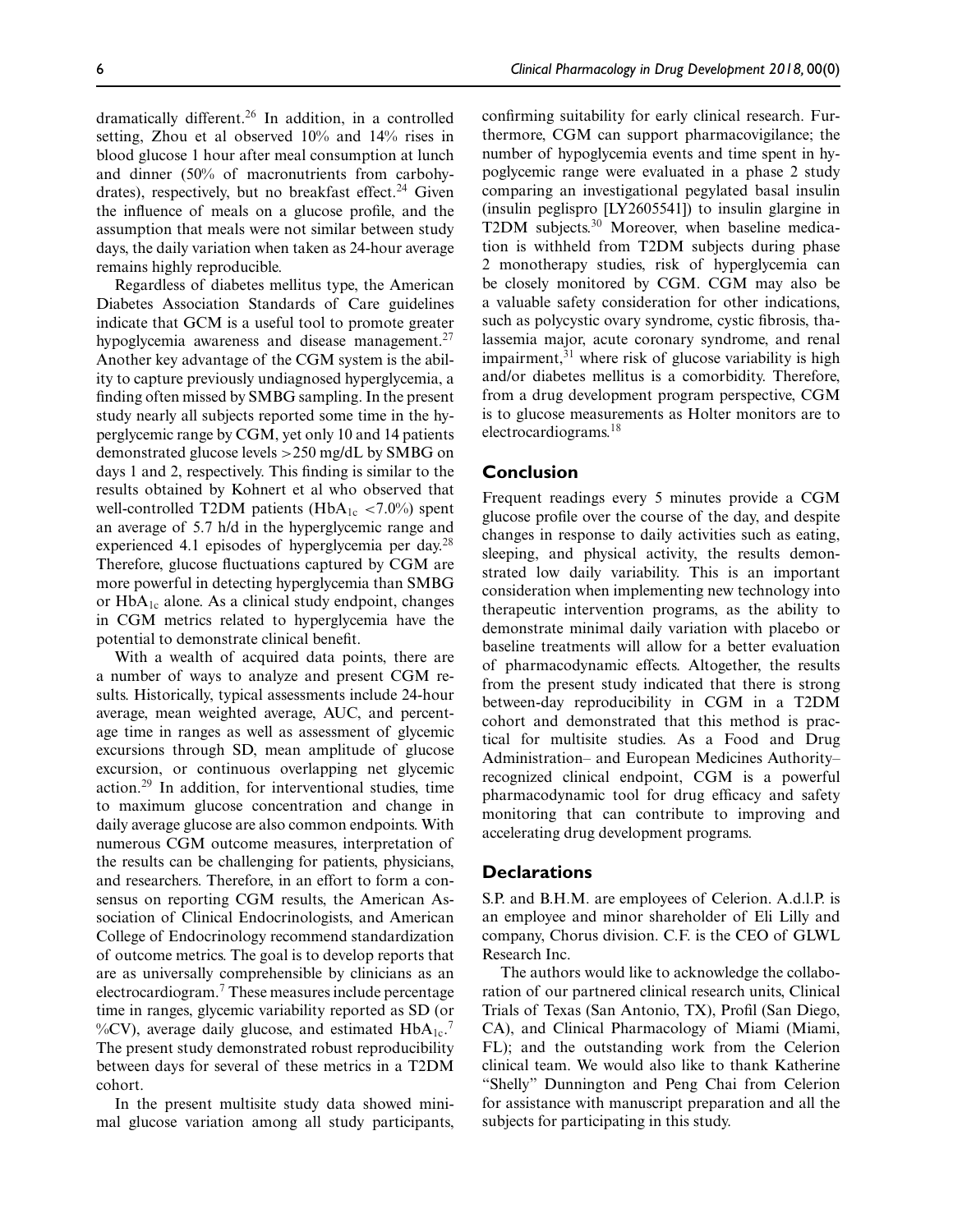# **References**

- 1. Thabit H, Hovorka R. Coming of age: the artificial pancreas for type 1 diabetes. *Diabetologia*. 2016;59(9):1795– 1805.
- 2. Cryer PE. The barrier of hypoglycemia in diabetes. *Diabetes*. 2008;57(12):3169–3176.
- 3. Papanas N, Ziegler D. Risk factors and comorbidities in diabetic neuropathy: an update 2015. *Rev Diabet Stud.* 2015;12(1–2):48–62.
- 4. Palsson R, Patel UD. Cardiovascular complications of diabetic kidney disease. *Adv Chronic Kidney Dis.* 2014;21(3):273–280.
- 5. Chen R, Ovbiagele B, Feng W. Diabetes and stroke: epidemiology, pathophysiology, pharmaceuticals and outcomes. *Am J Med Sci.* 2016;351(4):380–386.
- 6. Mamkin I, Ten S, Bhandari S, Ramchandani N. Realtime continuous glucose monitoring in the clinical setting: the good, the bad, and the practical. *J Diabetes Sci Technol.* 2008;2(5):882–889.
- 7. Fonseca VA, Grunberger G, Anhalt H, et al. Continuous glucose monitoring: a consensus conference of the American Association of Clinical Endocrinologists and American College of Endocrinology. *Endocr Pract.* 2016;22(8):1008–1021.
- 8. Beck RW, Riddlesworth T, Ruedy K, et al. Effect of continuous glucose monitoring on glycemic control in adults with type 1 diabetes using insulin injections: the DIAMOND randomized clinical trial. *JAMA*. 2017;317(4):371–378.
- 9. Beck RW, Riddlesworth TD, Ruedy K, et al. Continuous glucose monitoring versus usual care in patients with type 2 diabetes receiving multiple daily insulin injections: a randomized trial. *Ann Intern Med.* 2017;167(6):365–374.
- 10. Carlson AL, Mullen DM, Bergenstal RM. Clinical use of continuous glucose monitoring in adults with type 2 diabetes. *Diabetes Technol Ther.* 2017;19(S2):S4–S11.
- 11. Garber AJ, Abrahamson MJ, Barzilay JI, et al. Consensus statement by the American Association of Clinical Endocrinologists and American College of Endocrinology on the comprehensive type 2 diabetes management algorithm—2016 executive summary. *Endocr Pract*. 2016;22(1):84–113.
- 12. FDA expands indication for continuous glucose monitoring system, first to replace fingerstick testing for diabetes treatment decisions. 2016; Food and Drug Administration:https://www.fda.gov/NewsEvents/Newsroom/ PressAnnouncements/ucm534056.htm. Accessed May 23, 2017.
- 13. Petrie JR, Peters AL, Bergenstal RM, Holl RW, Fleming GA, Heinemann L. Improving the clinical value and utility of CGM systems: issues and recommendations: a joint statement of the European Association for the Study of Diabetes and the American Diabetes Association Diabetes Technology Working Group. *Diabetes Care*.

2017;40(12):1614–1621. https://doi.org/10.2337/dci17- 0043 .

- 14. Bergenstal RM, Klonoff DC, Garg SK, et al. Thresholdbased insulin-pump interruption for reduction of hypoglycemia. *N Engl J Med.* 2013;369(3):224–232.
- 15. Guideline on clinical investigation of medicinal products in the treatment or prevention of diabetes mellitus 2012; European Medicines Agency, Committee for Medicinal Products for Human Use (CHMP). http://www.ema.eur opa.eu/docs/en\_GB/document\_library/Scientific\_ guideline/2012/06/WC500129256.pdf. Accessed May 23, 2017.
- 16. Marfella R, Barbieri M, Grella R, Rizzo MR, Nicoletti GF, Paolisso G. Effects of vildagliptin twice daily vs. sitagliptin once daily on 24-hour acute glucose fluctuations. *J Diabetes Complications*. 2010;24(2):79– 83.
- 17. Koyanagawa N, Miyoshi H, Ono K, et al. Comparative effects of vildagliptin and sitagliptin determined by continuous glucose monitoring in patients with type 2 diabetes mellitus. *Endocr J.* 2016;63(8):747–753.
- 18. Vigersky R, Shrivastav M. Role of continuous glucose monitoring for type 2 in diabetes management and research. *J Diabetes Complications*. 2017;31(1):280– 287.
- 19. Matthews DR, Hosker JP, Rudenski AS, Naylor BA, Treacher DF, Turner RC. Homeostasis model assessment: insulin resistance and beta-cell function from fasting plasma glucose and insulin concentrations in man. *Diabetologia*. 1985;28(7):412–419.
- 20. Wallace TM, Levy JC, Matthews DR. Use and abuse of HOMA modeling. *Diabetes Care*. 2004;27(6):1487– 1495.
- 21. Gayoso-Diz P, Otero-Gonzalez A, Rodriguez-Alvarez MX, et al. Insulin resistance (HOMA-IR) cut-off values and the metabolic syndrome in a general adult population: effect of gender and age: EPIRCE crosssectional study. *BMC Endocr Disord.* 2013;13:47.
- 22. Bland JM, Altman DG. Statistical methods for assessing agreement between two methods of clinical measurement. *Lancet.* 1986;1(8476):307–310.
- 23. Bland JM, Altman DG. Measurement error and correlation coefficients. *BMJ*. 1996;313(7048):41–42.
- 24. Zhou J, Li H, Ran X, et al. Reference values for continuous glucose monitoring in Chinese subjects. *Diabetes Care*. 2009;32(7):1188–1193.
- 25. Zhou J, Li H, Ran X, et al. Establishment of normal reference ranges for glycemic variability in Chinese subjects using continuous glucose monitoring. *Med Sci Monit.* 2011;17(1):CR9–CR13.
- 26. Chlup R, Peterson K, Zapletalova J, Kudlova P, Seckar P. Extended prandial glycemic profiles of foods as assessed using continuous glucose monitoring enhance the power of the 120-minute glycemic index. *J Diabetes Sci Technol.* 2010;4(3):615–624.